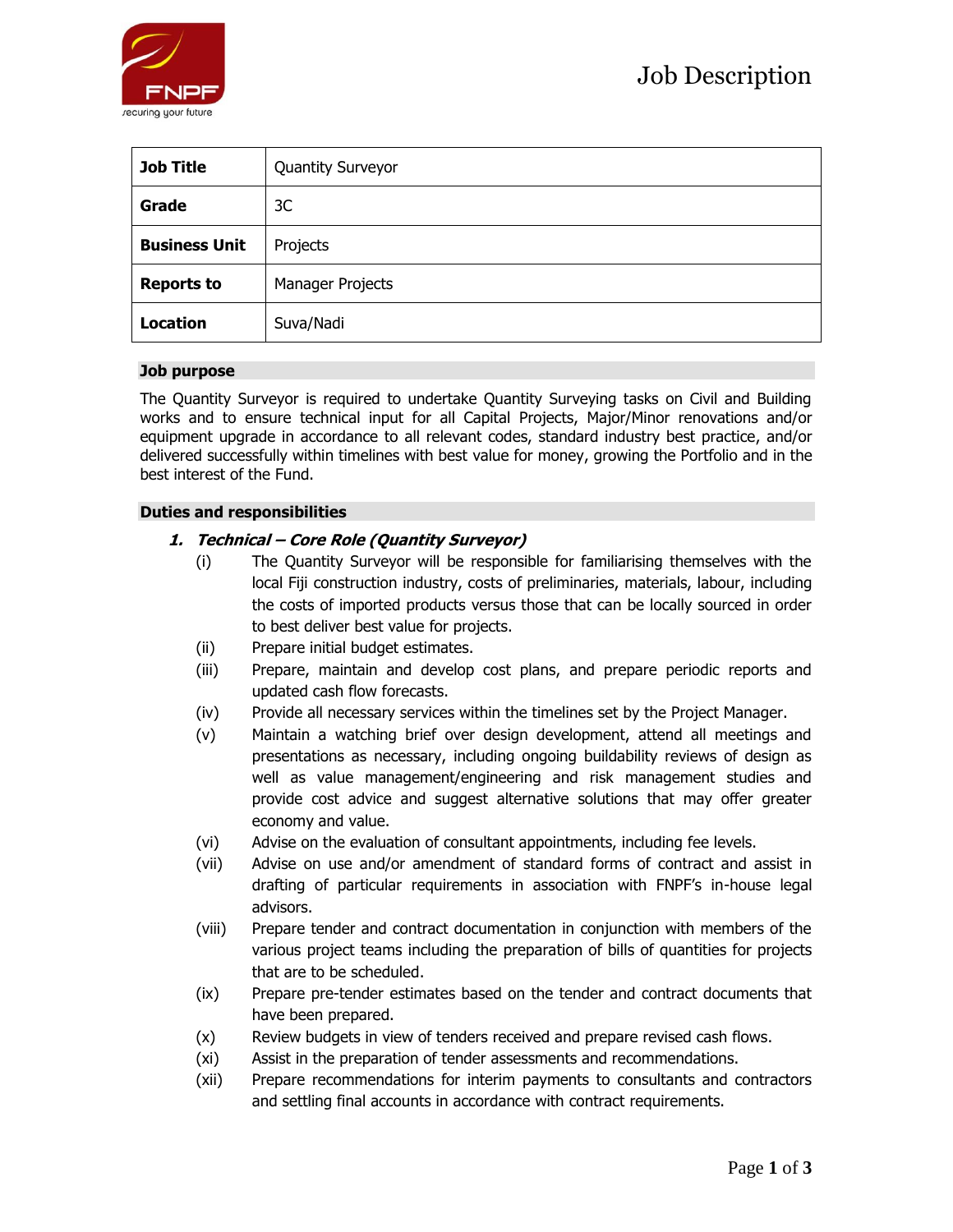- (xiii) Participate in periodic site inspections to verify progress claims scope of works undertaken by Contractor & consultants.
- (xiv) Prepare written cost control contributions for inclusion in monthly projects reports and attend monthly project meetings as directed by the Project Manager.
- (xv) Provide input to change control processes with respect to project cost variations.
- (xvi) Assist in settling any contractual disputes

# **2. Technical – Supportive**

- (i) To assist the team with other technical works, verification of works and payments as the client's representative and construction monitoring when required
- (ii) To provide value engineering input during team review of Capital works
- (iii) To provide technical support and documentation for tender evaluation
- (iv) To provide technical support and assistance to Properties and Maintenance officers on Budget allocations or budget proposals

# **3. Administrative & General**

- (i) To respond and draft all types of technical and contract correspondence
- (ii) To prepare internal memo and correspondence
- (iii) To liaise and manage relationship with government, authorities, services providers, consultants and contractors
- (iv) To liaise directly with FNPF Security Team, Property Officers, Maintenance Team, Contractors and the like for control and access to works area.
- (v) To ensure works carried out professionally ensuring no deliberate or addition accidental damages caused.
- (vi) To assist in the day-to-day running of the projects office.
- (vii) To perform any other additional duties as assigned by the Projects Manager

# **Education & Experience**

- Bachelor's Degree in Construction Management or Quantity Survey
- Minimum of five (5) years' work experience in design and project management

# **Key Competencies**

- Commercial acumen and attention to detail
- Strong work ethic
- Strong estimating and financial analysis skills
- Timely and accurate measurements
- Good understanding of construction industry best practice and construction methodology
- Problem solving Ability-Developing creative, innovative and practical technical solutions.
- Knowledge of Building Codes and AS/NZS standards for building and electrical and services design
- Excellent written, verbal communication and organizational skills.
- Multi-tasking and effective time management skills, with the ability to prioritize tasks.
- Must demonstrate and uphold the Funds Core Values and Vision
- Must have a valid group 2 driver's license.